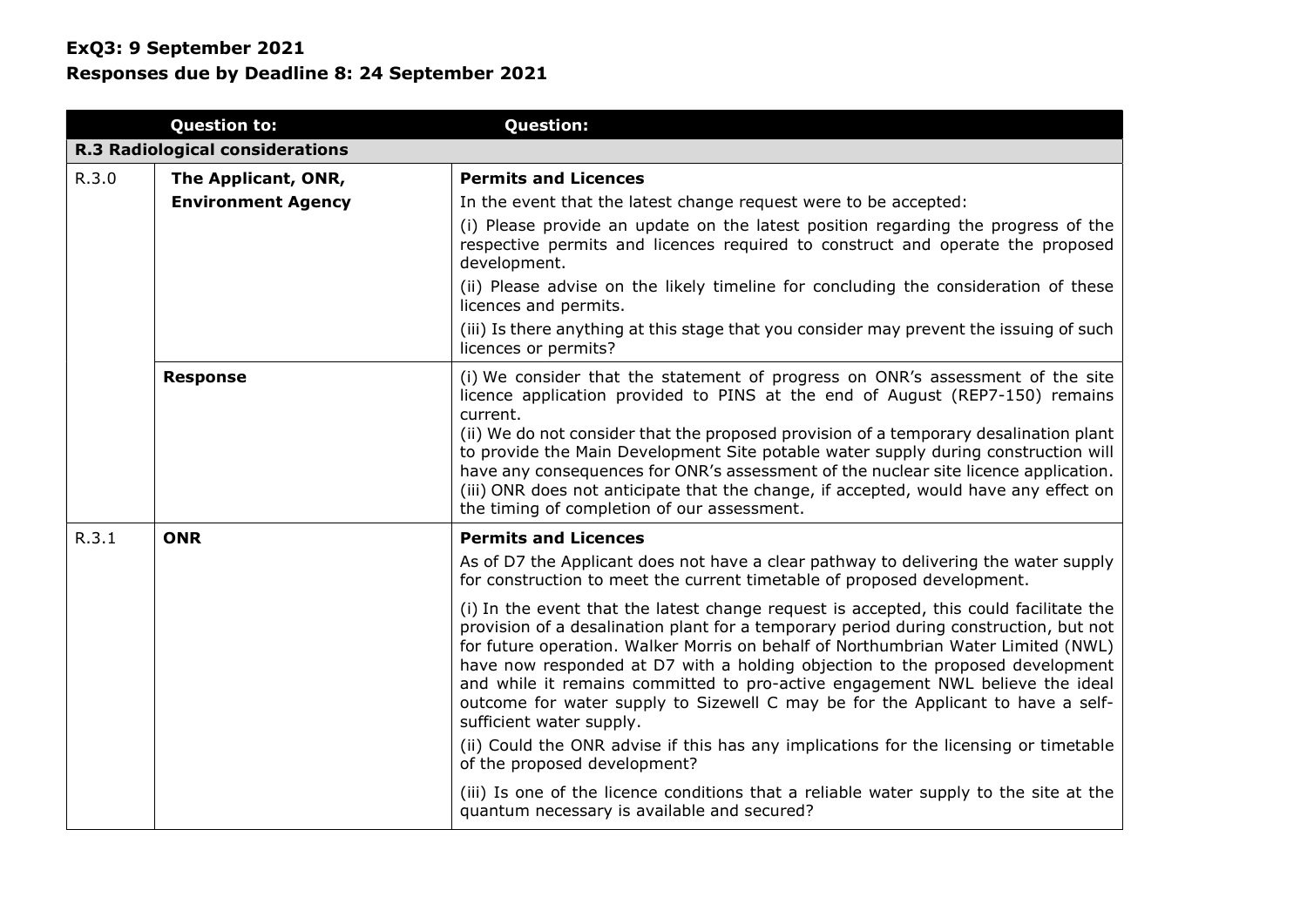|       |                           | (iv) The Change request seeks only a temporary period for the desalination plant<br>while the preferred option of a piped water supply is facilitated. At what point would<br>the permanent supply need to be in place?                                                                                                                                                                                                                                                                                                                                                                                                                                                                                                                                                                                                                                                                                                                                                                                                                                                                                                                                                                                                                                                                                                                                                                                                                                                                                                                                                                                                                                                    |
|-------|---------------------------|----------------------------------------------------------------------------------------------------------------------------------------------------------------------------------------------------------------------------------------------------------------------------------------------------------------------------------------------------------------------------------------------------------------------------------------------------------------------------------------------------------------------------------------------------------------------------------------------------------------------------------------------------------------------------------------------------------------------------------------------------------------------------------------------------------------------------------------------------------------------------------------------------------------------------------------------------------------------------------------------------------------------------------------------------------------------------------------------------------------------------------------------------------------------------------------------------------------------------------------------------------------------------------------------------------------------------------------------------------------------------------------------------------------------------------------------------------------------------------------------------------------------------------------------------------------------------------------------------------------------------------------------------------------------------|
|       | <b>Response</b>           | (i) We are aware of the options being considered for water supply during<br>construction.<br>(ii) We have examined the proposed change and do not consider that there are any<br>implications for licensing or timetable.<br>(iii) There is no specific Licence Condition covering the requirement for a reliable<br>water supply. However, Licence Condition 14 (safety documentation) requires the<br>licensee to make and implement adequate arrangements for the production and<br>assessment of safety cases; Licence Condition 19 (construction or installation of new<br>plant) requires the licensee to make and implement adequate arrangements to<br>control the construction or installation any new plant which may affect safety and<br>Licence Condition 21 (Commissioning) requires the licensee to make and implement<br>adequate arrangements for the commissioning of any plant or process which may<br>affect safety.<br>In fulfilment of these Licence Conditions, ONR would expect the licensee to put in<br>place a reliable source of water before nuclear safety related activities take place on<br>the site that are dependent on such a supply. This may be during the later stages of<br>commissioning, but such a supply will certainly be needed before the station begins<br>to raise power from nuclear reactions in the reactor core.<br>(iv) We do not require full details of the post-licensing construction programme at<br>this stage however we will expect the licensee to have replaced such a temporary<br>water supply with a more reliable source of water before nuclear safety related<br>activities take place on the site. |
| R.3.2 | <b>Applicant, ONR, EA</b> | <b>Radiological Safety</b><br>TASC at [REP6-076] identify a series of concerns with regard to radiological safety<br>during operation and post operation.                                                                                                                                                                                                                                                                                                                                                                                                                                                                                                                                                                                                                                                                                                                                                                                                                                                                                                                                                                                                                                                                                                                                                                                                                                                                                                                                                                                                                                                                                                                  |
|       |                           | Can the ONR and EA advise in respect of these concerns and confirm if any of the<br>matters raised will not be safeguarded by the licensing/permitting regime                                                                                                                                                                                                                                                                                                                                                                                                                                                                                                                                                                                                                                                                                                                                                                                                                                                                                                                                                                                                                                                                                                                                                                                                                                                                                                                                                                                                                                                                                                              |
|       | <b>Response</b>           | Regarding TASC comments in para 16 of REP6-076 on ONR's statements in REP2-<br>159 on the availability of a Geological Disposal Facility (GDF), TASC are quite right<br>that ONR's reference to "the GDF" should have been to "the proposed GDF". ONR's<br>assumptions in REP2-159 about the timing of the proposed GDF availability and<br>disposals are, as explained in ONR's answer to R1.2.24, based on publicly available<br>information from the Nuclear Decommissioning Authority.                                                                                                                                                                                                                                                                                                                                                                                                                                                                                                                                                                                                                                                                                                                                                                                                                                                                                                                                                                                                                                                                                                                                                                                 |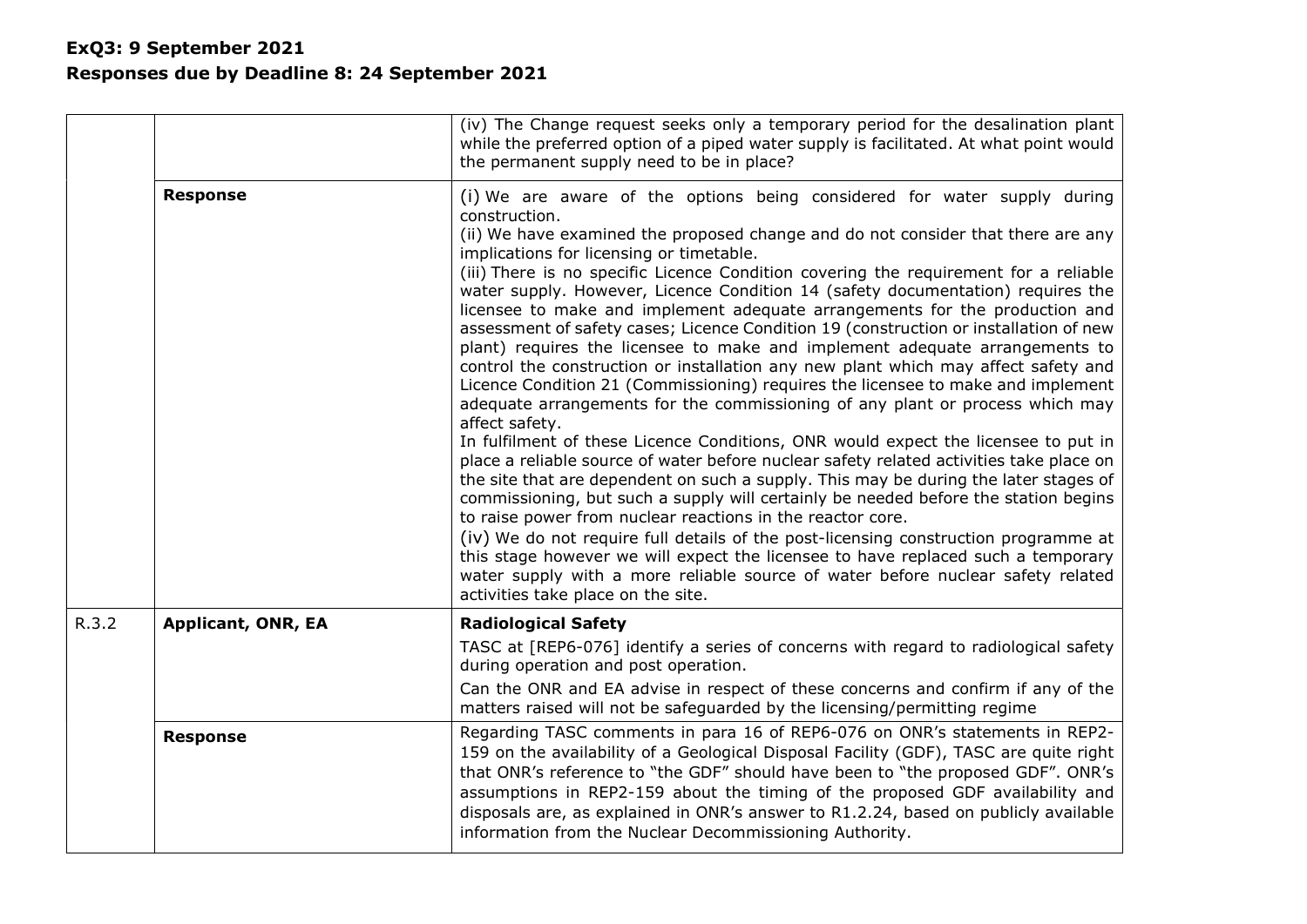| With regard to the TASC statements concerning the safety of the EPR design in paras<br>14-21 and 29-36 of TASC's submission REP6-076, these relate to concerns about<br>nuclear fuel rod failures in the Taishan (China) EPRs, apparent premature<br>deterioration of EPR fuel cladding, and the possible deleterious consequences of<br>vibrations in the EPR reactor primary circuit. ONR is aware of all these matters and<br>we confirm that we will take them duly into account in regulating both the Hinkley<br>Point C and Sizewell C projects. ONR has already responded to public queries on<br>each of these, which can be summarised as:                                                                                                                                                                     |
|--------------------------------------------------------------------------------------------------------------------------------------------------------------------------------------------------------------------------------------------------------------------------------------------------------------------------------------------------------------------------------------------------------------------------------------------------------------------------------------------------------------------------------------------------------------------------------------------------------------------------------------------------------------------------------------------------------------------------------------------------------------------------------------------------------------------------|
| <b>Taishan fuel failures:</b> It is too early to speculate on the cause of the<br>failures until after the post-shutdown analysis of the fuel inspection data has<br>been completed. Once the information is available to NNB GenCo we will<br>discuss the detailed findings from the Taishan fuel inspections with Hinkley<br>Point C (HPC) and Sizewell C (SZC) to consider if there are any implications<br>for the EPR reactors in the UK.                                                                                                                                                                                                                                                                                                                                                                           |
| We will also continue to engage with the relevant regulatory authorities in<br>China, Finland, and France, for example through the Multinational Design<br>Evaluation Programme (MDEP) or directly, to ensure we all have a consistent<br>understanding and discuss any learning for all the EPRs.                                                                                                                                                                                                                                                                                                                                                                                                                                                                                                                       |
| <b>Primary circuit vibrations:</b> ONR has followed this issue closely through<br>regular meetings with the EPR regulatory community and is aware of the<br>vendor's root cause analyses and the remedial measures adopted by EPR<br>operators. Analysis indicates that the vibration behaviour results from a<br>complex resonance phenomena and modification of the design of the affected<br>piping is not considered as a viable option as this might generate undesirable<br>consequences. Consequently, the vendor has recommended a damping<br>option to reduce the vibrations to an acceptable level. Preliminary feedback<br>from two EPR plants has confirmed that the damping mechanisms are<br>effective in reducing the vibrations such that the impact on the operation<br>through life is acceptably low. |
| ONR has engaged regularly with the HPC licensee to understand the<br>measures being taken to address the vibration issue and will continue to do<br>so taking due account of any further learning from the sister EPRs. ONR is<br>satisfied that the HPC licensee has given appropriate consideration to a<br>number of options and considers its proposal to install a damping mechanism                                                                                                                                                                                                                                                                                                                                                                                                                                |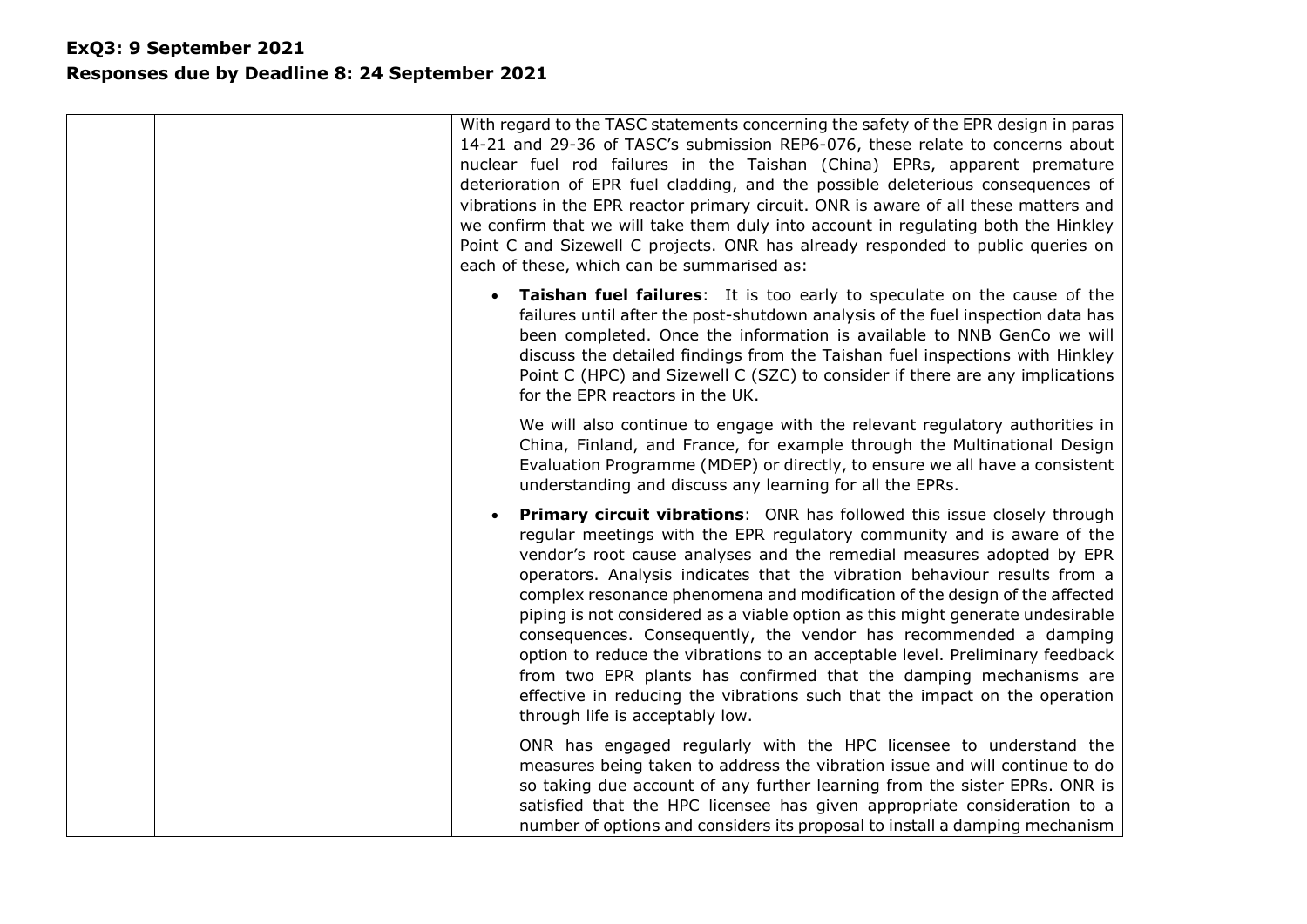|       |                        | to be reasonable. ONR notes that the final decision will be made when the<br>Flamanville-3 EPR testing is complete.                                                                                                                                                                                                                                                                                                                                                                                                                                                                                                                                                                                                                                                                                                                                                                                         |
|-------|------------------------|-------------------------------------------------------------------------------------------------------------------------------------------------------------------------------------------------------------------------------------------------------------------------------------------------------------------------------------------------------------------------------------------------------------------------------------------------------------------------------------------------------------------------------------------------------------------------------------------------------------------------------------------------------------------------------------------------------------------------------------------------------------------------------------------------------------------------------------------------------------------------------------------------------------|
|       |                        | ONR does not envisage any reason why the solution ultimately adopted for<br>HPC cannot be applied to SZC, furthermore SZC will also benefit from the<br>additional experience from early years of operation of the EPR fleet.                                                                                                                                                                                                                                                                                                                                                                                                                                                                                                                                                                                                                                                                               |
|       |                        | <b>Fuel cladding degradation:</b> ONR is aware of the operational experience<br>relating to the EPR fuel cladding and in particular the reported corrosion<br>issue. With regard to the UK EPR, the issue of cladding corrosion was<br>assessed by ONR during the UK EPR generic design assessment (GDA). The<br>GDA was an exercise designed to mitigate the regulatory risk to prospective<br>licensees by assessing whether new reactor designs would, in principle, meet<br>UK regulatory standards. The conclusion of the GDA assessment (ONR-GDA-<br>AR-11-021) was that the measures proposed by the requesting party were<br>adequate to protect the fuel against unacceptable levels of degradation as a<br>result of corrosion.                                                                                                                                                                   |
|       |                        | When the licensee is able to propose a fuel and core design for SZC, it will<br>be subject to regulatory oversight by ONR. This will include an assessment<br>of whether the licensee is taking appropriate steps to ensure that adequate<br>limits and conditions of operations are identified in the safety case and that<br>the operation of the plant throughout its life cycle (including storage) is<br>carried out in compliance with such limits and conditions of operations (as<br>per Licence Condition 23 attached to the nuclear site licence).                                                                                                                                                                                                                                                                                                                                                |
| R.3.4 | The Applicant, ONR, EA | <b>Radioactive waste</b>                                                                                                                                                                                                                                                                                                                                                                                                                                                                                                                                                                                                                                                                                                                                                                                                                                                                                    |
|       |                        | The Deadline 5 submission of Professor Blowers [REP5-189], submits that the<br>potential suitability of the site for the management of radioactive waste during<br>operations and far beyond into the future is a matter for the Examination and its<br>scope should not be limited by relying on the evidence of the ONR and the EA. In<br>addition, his Deadline 7 submission states that the recent report of the IPCC has a<br>direct bearing on the development of a nuclear power station such as Sizewell C on<br>a coastal location and is relevant to the viability of the site, threatening the<br>decommissioning process and the long-term management of radioactive waste.<br>Please respond and set out your view as to the appropriate process for the<br>consideration of the long-term management of radioactive waste and whether you<br>have any concerns in that respect at this stage? |